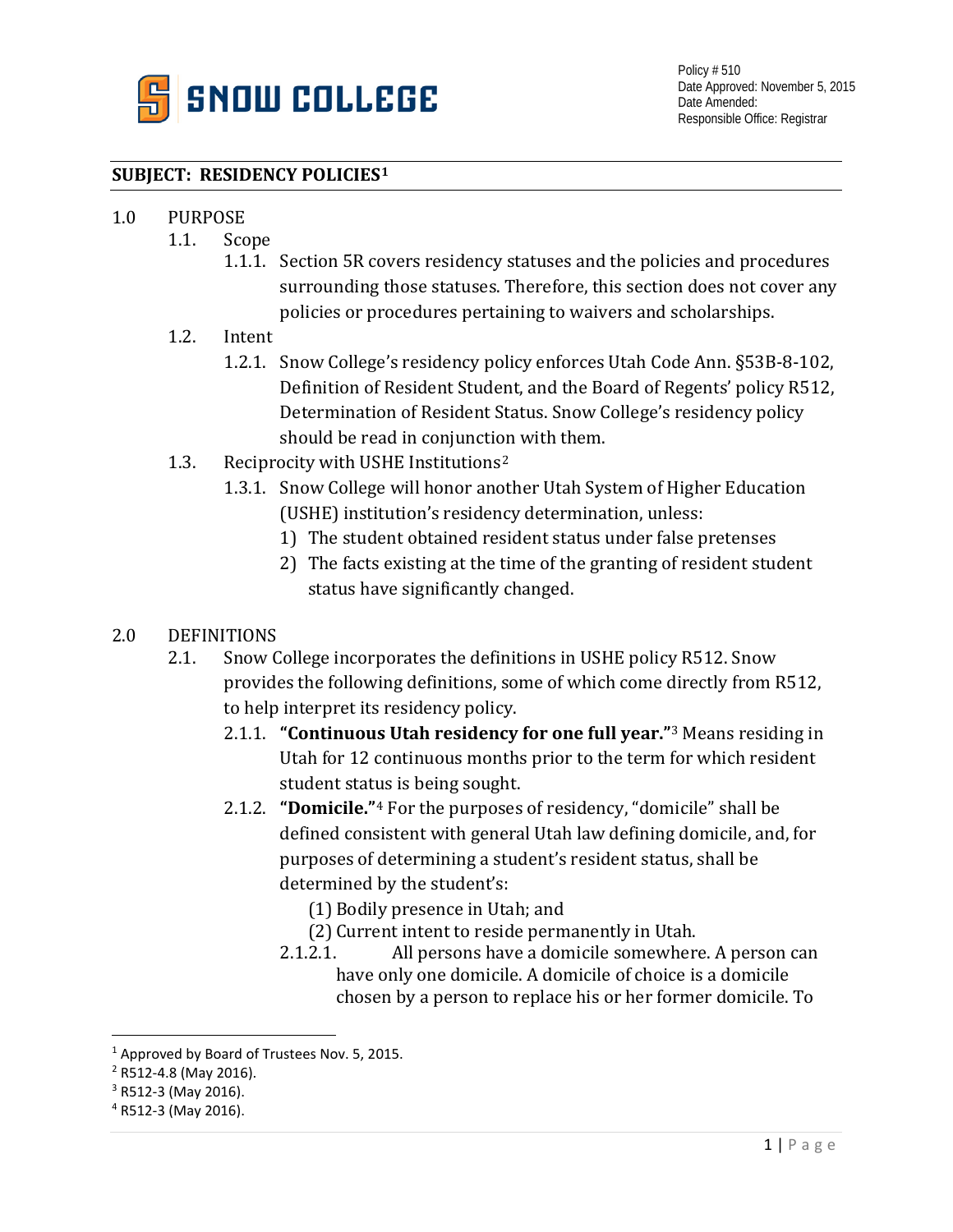

acquire a domicile of choice in a place, a person must intend to make that place his or her permanent home. A domicile, once established, continues until it is superseded by a new domicile. Also, once established, a domicile is not lost by an absence from it for months or even years, for the purpose of business or the like, if during such absence there exists an intent to resume residence in the place of domicile following the completion of the purpos[e o](#page-1-0)f the absence.

- 2.1.3. **"Eligible person."**<sup>5</sup> Means an individual entitled to benefits under Title 38 U. S. Code Chapter 30 Montgomery GI Bill- Active Duty Educational Assistance Program or Chapter 33 Post 9/11 Education Assistance Program, but is not a "Military service member" or "Military veteran", or their "Im[m](#page-1-1)ediate family member."
- 2.1.4. **"Immediate family member."**<sup>6</sup> Means an individual's spouse or child
- 2.1.5. **"Indicia of Utah domicile."** Means Utah voter registration, Utah vehicle registration, Utah driver's license or identification card, Utah state income tax return, rental contract or mortgage documents, bank records, and utility bills.
- 2.1.6. "**Military service-member**."[7](#page-1-2) Means:
	- an individual who is serving on active duty in the United States Armed Forces within the state of Utah;<br>2.1.6.2. an individual who is a member of a res
	- an individual who is a member of a reserve component of the United States Armed Forces assigned in Utah; or<br>2.1.6.3. an individual who is a member of the Utah National
	- an individual who is a member of the Utah National Guard.
- 2.1.7. **"Military veteran."**<sup>8</sup> Means an individual who:
	- 1. has served on ac[ti](#page-1-3)ve duty:
		- a. in the United States Armed Forces for at least 180 consecutive days or was a member of a reserve component and has been separated or retired with an honorable or general discharge; or
		- b. in the National Guard and has been separated or retired with an honorable or general discharge; or
	- 2. incurred an actual service-related injury or disability in the line of duty, regardless of whether that person completed 180 days of active duty, and was discharged because of that injury or disability.

<span id="page-1-0"></span> <sup>5</sup> R512-3 (May 2016).

<span id="page-1-1"></span><sup>6</sup> R512-3 (May 2016).

<span id="page-1-2"></span> $7$  R512-3 (May 2016).

<span id="page-1-3"></span><sup>8</sup> R512-3 (May 2016).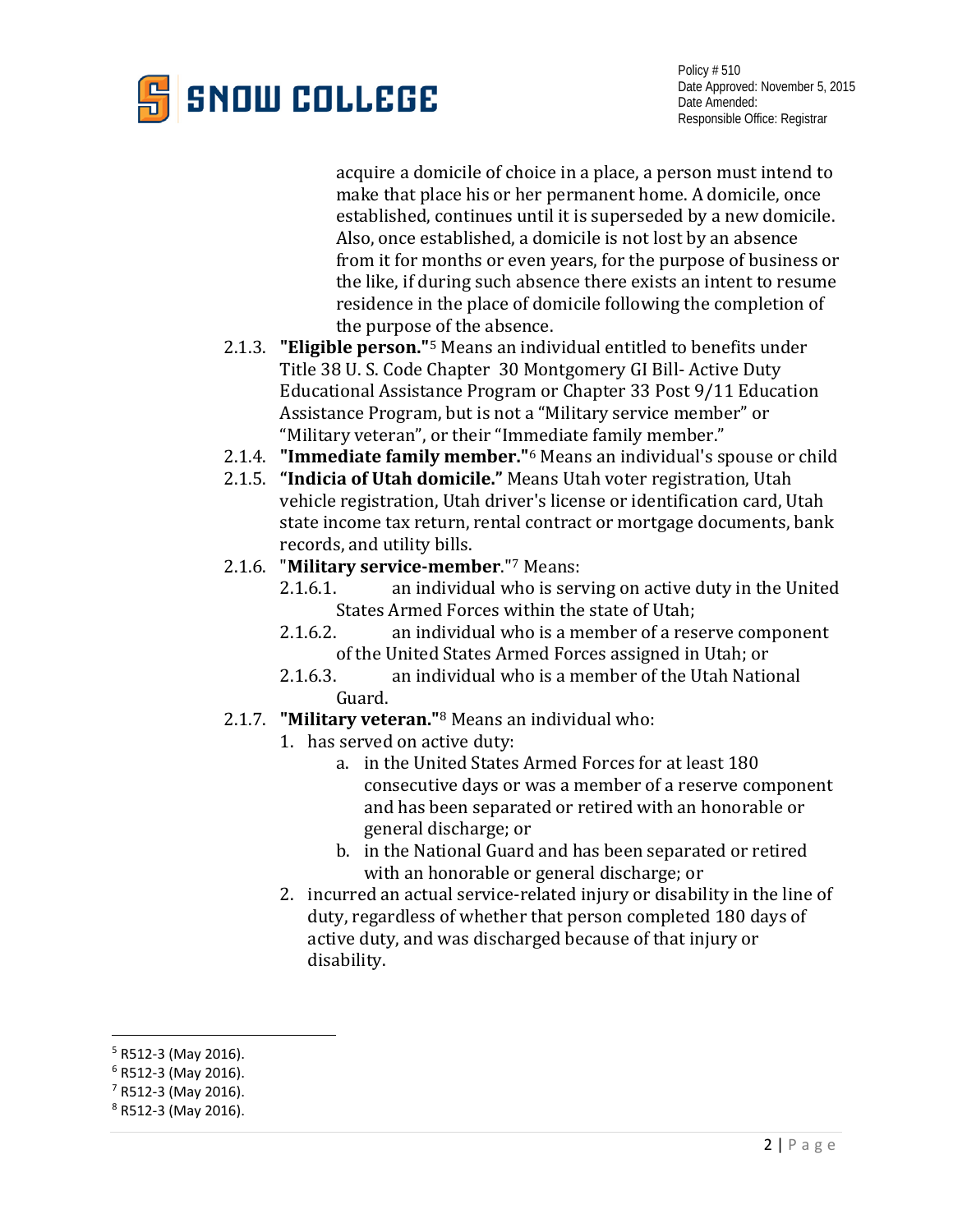

- 2.1.8. **"Nonresident."** Means a person who is not domiciled in Utah or does not fit into one of the exemptions leading to nonresident exempt status.
- 2.1.9. **"Nonresident exempt status."** Means the condition of being exempt from paying the nonresident portion of tuition. That is, it is the condition of being considered a resident student for tuition purposes only. A student who holds this status is not actually a resident of Utah, but is considered as being so for the sake of determining the tuition charged for a semester. A student is granted this status after the student has met the criteria for being considered a "resident student for tuition purposes."
- 2.1.10.**"Objective Evidence."** Means the items included in the following list:
	- 1. A Utah high school transcript issued in the past year confirming attendance at a Utah high school in the previous 12 months;
	- 2. A Utah voter registration dated a reasonable period (generally meaning within the past 90 days) prior to the first day of class of the semester for which the student is seeking resident status;
	- 3. A Utah driver's license or identification card with an issuance date several months prior to the first day of class of the semester for which the student is seeking resident status;
	- 4. A Utah vehicle registration dated a reasonable period (generally meaning within the past 90 days) prior to the first day of class of the semester for which the student is seeking resident status;
	- 5. Evidence of employment in Utah for a reasonable period (generally meaning within the past 90 days) prior to the first day of class of the semester for which the student is seeking resident status;
	- 6. Proof of payment of Utah resident income tax for the previous year;
	- 7. Bank statements;
	- 8. A rental agreement or mortgage document showing the student's name and Utah address for at least 12 months prior to the first day of class of the semester for which the student is seeking resident status; and
	- 9. Utility bills showing the student's name and Utah address for at least 12 months prior to the first day of class of the semester for which the student is seeking res[id](#page-2-0)ent status.
- 2.1.11.**"Preponderance of the evidence."**<sup>9</sup> Means the existence of a fact is more probable than its nonexistence.
- 2.1.12.**"Resident student."** Means a person Snow College recognizes as being domiciled in Utah.

<span id="page-2-0"></span> $9$  R512-3 (May 2016).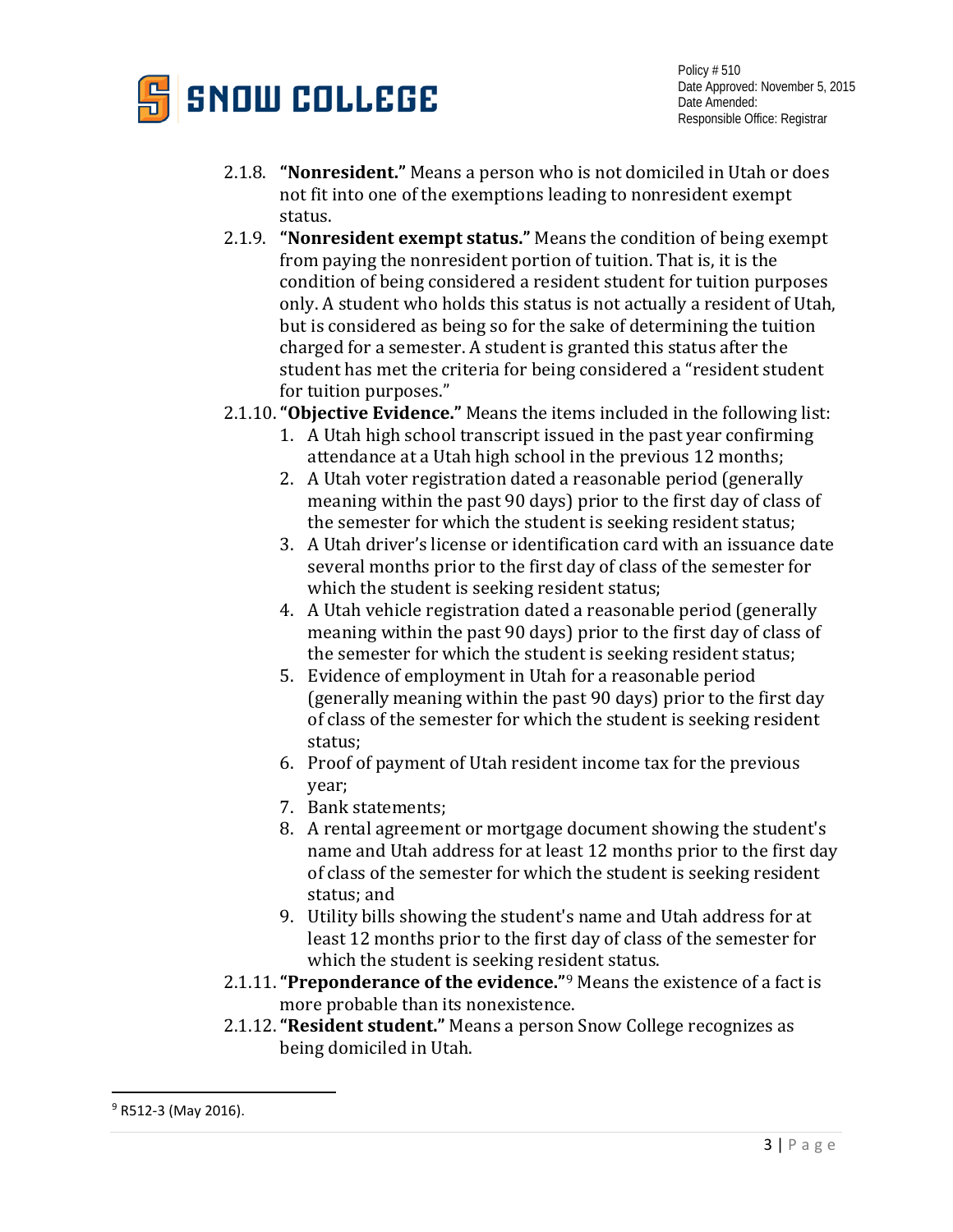

- 2.1.13.**"Resident student status."**[10](#page-3-0) Means the condition of being a resident student for tuition purp[ose](#page-3-1)s.
- 2.1.14.**"Substantial evidence."**<sup>11</sup> Means evidence that is more than a mere preponderance and is definite, clear, and convincing.
- 3.0 RESIDENCY STATUSES
	- 3.1. There are three residency statuses at Snow College
		- 3.1.1. Nonresident status
			- 3.1.1.1. Students will have nonresident status if they (1) have not established their domicile in Utah 12 months prior to the semester for which they seek resident student status, (2) do not satisfy the requirements leading to residency in less than 12 months, or (3) do not meet the criteria for being granted "nonresident exempt status."
		- 3.1.2. Nonresident exempt status
			- 3.1.2.1. Nonresident exempt status is a special legislatively created status granted to certain nonresidents to exempt them from paying the nonresident portion a postsecondary institution's tuition. These individuals are nonresidents who have shown that they meet the legislatively mandated criteria for the exemption as outlined below.
		- 3.1.3. Resident student status
			- 3.1.3.1. Students who have this status are residents of Utah. For educational purposes, an individual is a resident if she or he is a U.S. citizen or has been granted an immigration visa and either:
				- 1) Acquired and maintained their domicile in Utah continuously for the twelve (12) months prior to the semester for which residency student status is desired; or
				- 2) Meet the criteria for acquiring residency quicker than twelve months as outlined below.
- 4.0 ESTABLISHING RESIDENCY
	- 4.1. Financial Independence

<span id="page-3-0"></span> <sup>10</sup> R512-3 (May 2016).

<span id="page-3-1"></span><sup>11</sup> R512-3 (May 2016).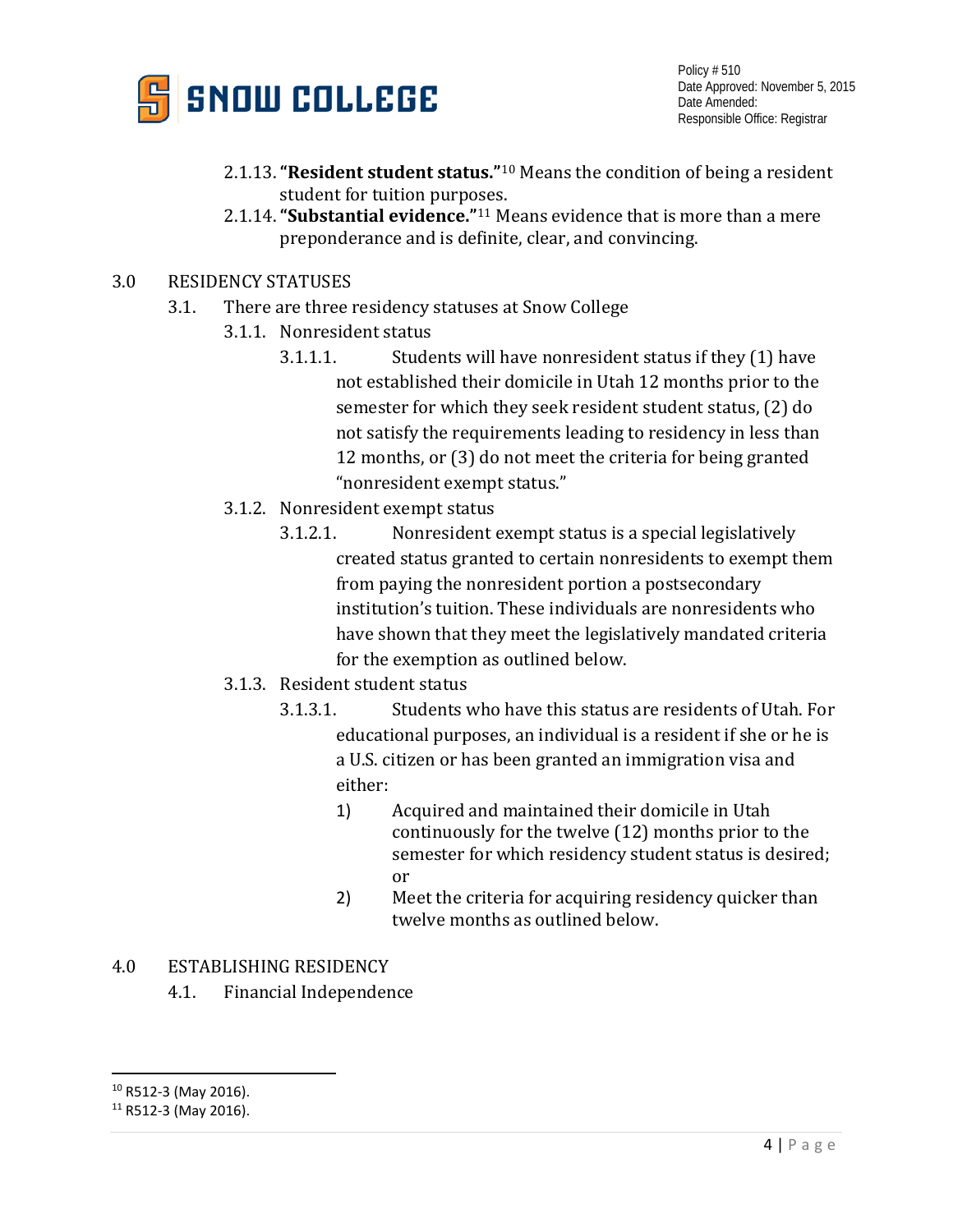

- 4.1.1. Except as provided below, a student claimed as a dependent on the tax returns of a person who is not a resident of Utah is not eligible for resident student status or nonresident exempt status.[12](#page-4-0)
- 4.2. Students who come to Utah to attend a USHE institution
	- 4.2.1. A student who has come to Utah for the purpose of attending an institution of higher education may be granted resident student status if, prior to the first day of classes of the semester the student seeks to attend as a resident student, the student has:
		- 1. maintained continuous Utah residency for one year;
		- 2. submitted a written declaration that the student has relinquished residency in any other state;
		- 3. submitted objective evidence that the student has taken overt steps to establish permanent residency in Utah and that the student does not maintain a residence elsewhere; and
		- 4. submitted a declaration of financial independence to include documentation that the student is not claimed as a dependent on the tax returns of any person who is not a resident of Utah.
	- 4.2.2. A student will not jeopardize his or her status under this section solely by absence from the state for a period of less than 30 total days during the 12-month period. See *Frame v. Residency Appeals Committee*, 675 P2d. 1157 (Utah 1983). If a student leaves the state for the purpose of satisfying the requirements for institutional internships, institutional courses, study abroad programs, or athletic training, the student will not be deemed to be absent from the state for purposes of this section for the period of time that he or she can establish that these purposes were being met. Once a student has been granted resident status, any future absence from the state will not negatively affect his or her resident status.
- 4.3. Students residing in Utah less than 12 months
	- 4.3.1. Rebuttable Presumption.<sup>[13](#page-4-1)</sup><br>4.3.1.1. A student wh
		- 4.3.1.1. A student who has not previously acquired domicile in Utah and who enrolls at a USHE institution prior to residing in Utah for 12 continuous months is presumed not to be domiciled in Utah. These students will be classified as nonresident students for tuition purposes. This presumption may be rebutted by substantial evidence.
	- 4.3.2. Rebuttal 1. Full-time, Permanent Employment in Utah.[14](#page-4-2)

<span id="page-4-0"></span><sup>&</sup>lt;sup>12</sup> Utah Code Ann. § 53B-8-102(3)(c); R512-4.11 (May 2016). An example of students who could be a dependent of a nonresident but still could be granted resident student status is eligible persons.

<span id="page-4-1"></span><sup>13</sup> R512.4.3 (May 2016).

<span id="page-4-2"></span><sup>14</sup> R512.11 (May 2016).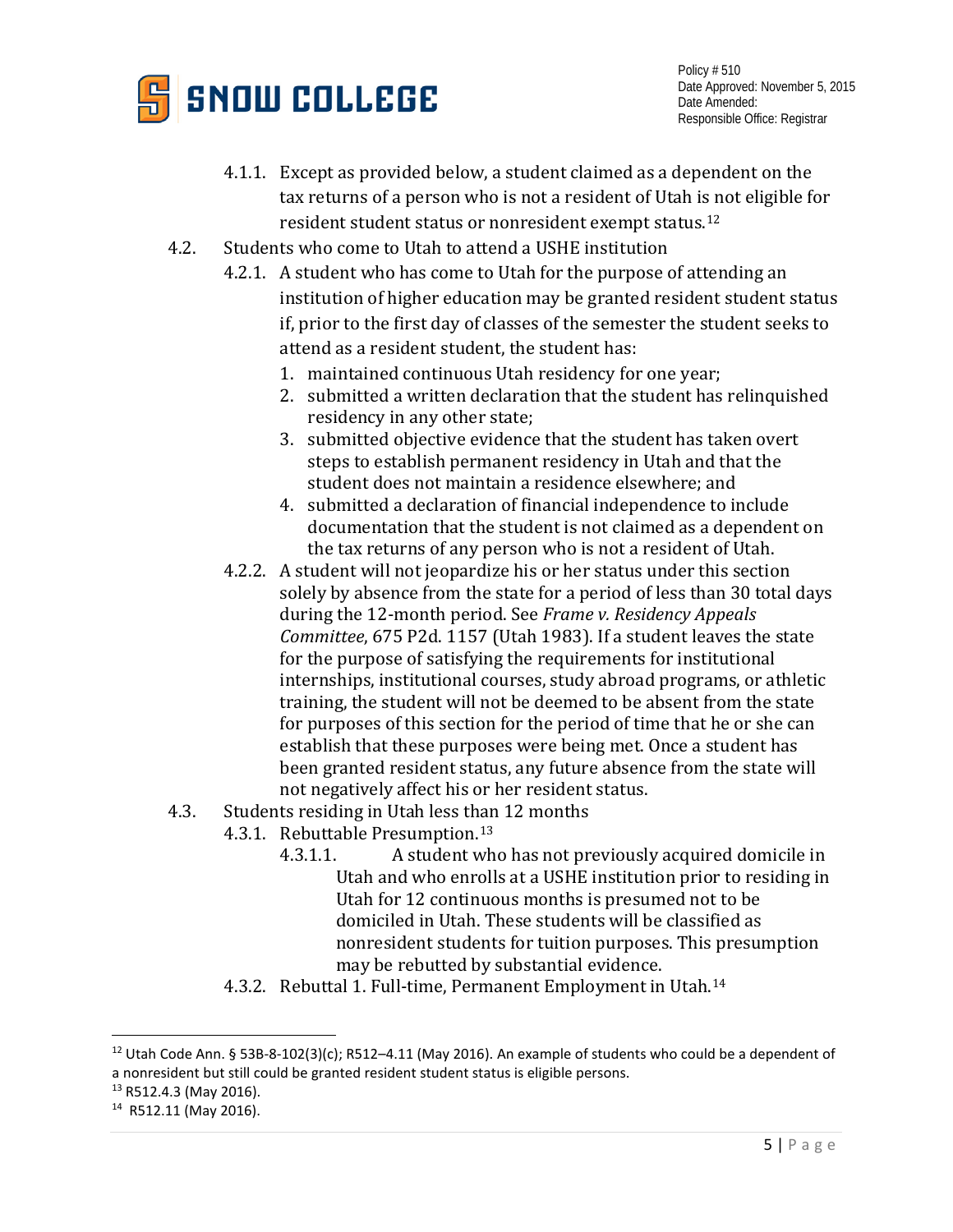# **SNOW COLLEGE**

- 4.3.2.1. A student who has come to Utah for full-time permanent employment, or who is an immediate family member of an individual who has come to Utah for full-time permanent employment, may rebut the presumption of a nonresident classification by providing substantial evidence that the reason for the move to Utah was, in good faith, based on an employer-requested transfer to Utah, recruitment by a Utah employer, or a comparable work-related move for full-
- time permanent employment in Utah.<br>4.3.2.2. In addition to objective evidence In addition to objective evidence (as defined above), all relevant evidence concerning the motivation for the move will be considered, including, but not limited to, such factors as:
	- 1. the employee's employment and educational history;
	- 2. the dates when Utah employment was first considered, offered, and accepted;
	- 3. when the person moved to Utah;
	- 4. the dates when the person applied for admission, was admitted, and was enrolled as a postsecondary student;
	- 5. whether the person applied for admission to a USHE institution sooner than four months from the date of moving to Utah;
	- 6. evidence that the person is an independent person (at least 24 years of age, or not listed as a dependent on someone else's tax forms); and
	- 7. any other factors related to abandonment of a former domicile and establishment of a new domicile in Utah for purposes other than to attend an institution of higher education.
- <span id="page-5-0"></span>4.3.3. Rebuttal 2. Divorce, Death of Spouse and Long-Term Health Care Responsibilities of Family Members.<sup>[15](#page-5-0)</sup><br>4.3.3.1. A student who resides in
	- 4.3.3.1. A student who resides in Utah for reasons related to divorce, the death of a spouse, or long-term health care responsibilities for the student's spouse, parent, sibling, or child, may rebut the presumption of nonresident status by providing substantial evidence that the reason for the student's move to Utah was, in good faith, based on the long-term health care responsibilities.<br>4.3.3.2. In addition to
	- In addition to objective evidence (as defined above), all relevant evidence concerning the motivation for the move will be considered, including:<br>1) the student's empl
		- the student's employment and educational history;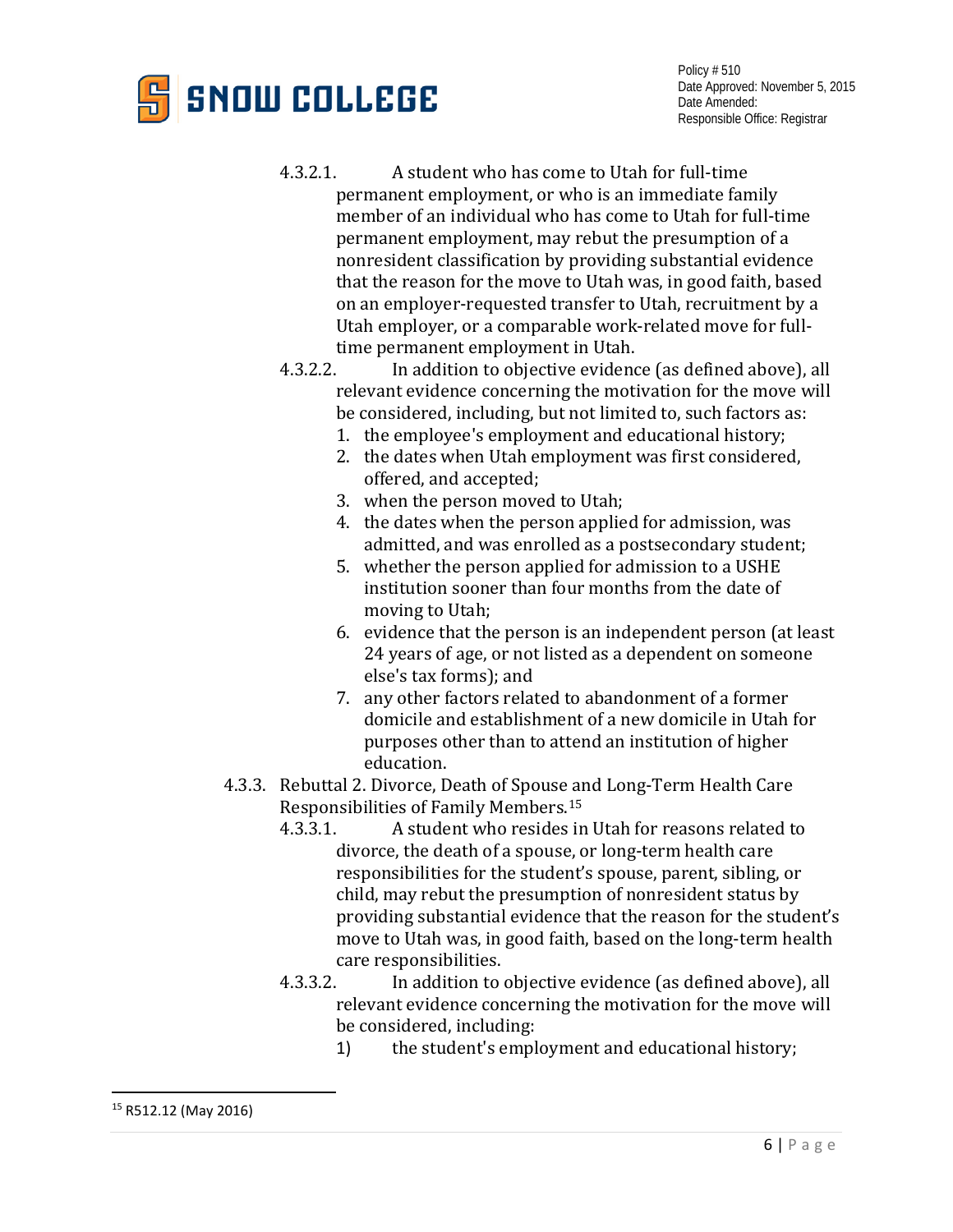

- 2) the dates when the long-term health care or child care responsibilities in Utah were first considered, offered, and accepted;
- 
- 3) when the student moved to Utah;<br>4) the dates when the student applie the dates when the student applied for admission, was admitted, and was enrolled as a postsecondary student;
- 5) whether the student applied for admission to a USHE institution sooner than four (4) months from the date of moving to Utah;
- 6) evidence that the student is an independent person (i.e. at least 24 years of age or not claimed as a dependent on someone else's tax returns); and
- 7) any other factors related to abandonment of a former domicile and establishment of a new domicile in Utah for purposes other than to attend an USHE institution.
- 4.3.4. Rebuttal 3. Parent Domiciled in Utah for at Least 12 Months.<sup>[16](#page-6-0)</sup><br>4.3.4.1. A dependent student who has at least one parent
	- A dependent student who has at least one parent who has been continuously domiciled in Utah for the 12 months prior to the first day of class of the semester for which the student is seeking resident status is eligible for resident student status. The student is responsible to submit evidence of dependency and objective evidence demonstrating that the parent has established domicile in Utah.
- 4.3.5. Rebuttal 4. Marriage.[17](#page-6-1)
	- 4.3.5.1. A person who marries a Utah resident is eligible to be granted resident student status after he or she has acquired domicile in Utah. This person must provide evidence of the marriage and indicia of Utah domicile.
- 4.4. Military Service.[18](#page-6-2)
	- 4.4.1. Military Service-Members and their families
		- 4.4.1.1. Snow College will grant nonresident exempt status to military service-members who provide (1) their current United States military identification card and (2) a statement from their current commander, or equivalent, stating that they are assigned to Utah. Snow will also grant nonresident exempt status to a military service-member's immediate family member who provides:

<span id="page-6-0"></span> <sup>16</sup> R512.10 (May 2016).

<span id="page-6-1"></span><sup>17</sup> R512.4.5 (May 2016).

<span id="page-6-2"></span><sup>18</sup> R512.6 (May 2016).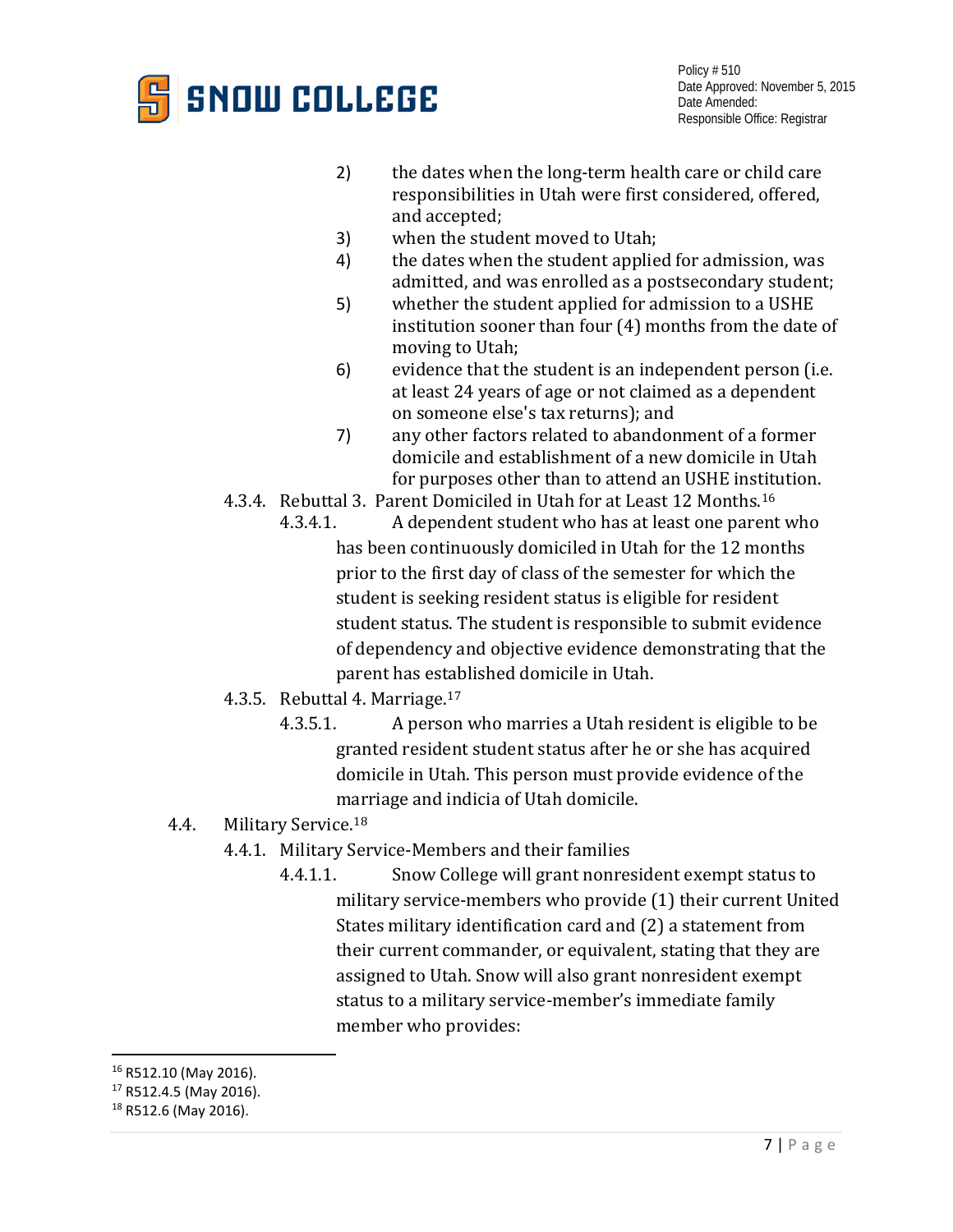

- a. The military service-member's current United States military identification card;
- b. The immediate family member's current United States military identification card; and
- c. A statement from the military service-member's current commander, or equivalent, stating that the military service-member is assigned in Utah.
- 4.4.2. Veterans and their families
	- 4.4.2.1. Snow College will grant resident student status to veterans and their immediate family members. Snow College will grant this status to veterans, regardless of whether they served in Utah, who provide:
		- a. Evidence of an honorable or general discharge;
		- b. A signed written declaration that the military veteran has relinquished residency in any other state and does not maintain a residence elsewhere; and
		- c. One or more indicia of Utah domicile (as defined above) that demonstrates the military veteran's intent to establish residency in Utah.
	- 4.4.2.2. Likewise, Snow College will grant resident student status to veterans' immediate family members, regardless of whether veterans served in Utah, if the military veterans' immediate family members provide:
		- evidence of the veteran's honorable or general discharge within the last five years;
		- b. a signed written declaration that the military veteran's immediate family member has relinquished residency in any other state and does not maintain a residence elsewhere; and
		- c. One or more indicia of Utah domicile (as defined above) that demonstrates the military veteran's immediate family member's intent to establish residency in Utah.
- 4.4.3. Eligible Persons<br>4.4.3.1. Sn
	- 4.4.3.1. Snow College grants resident student status to eligible persons who provide:
		- 1) evidence of eligibility under Title 38 U. S. Code Chapter 30 Montgomery GI Bill- Active Duty Educational Assistance Program or Chapter 33 Post 9/11 Education Assistance Program;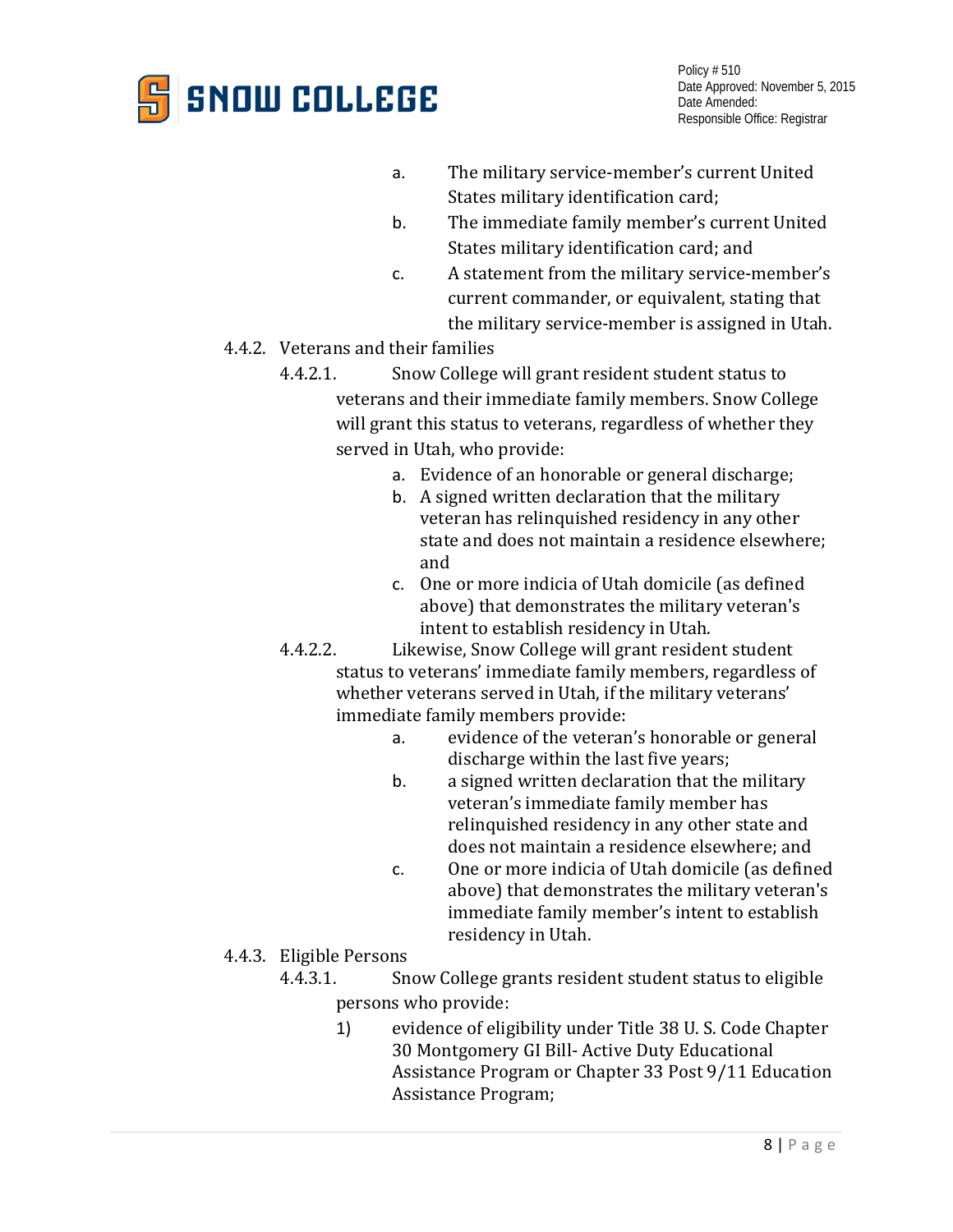

- 2) a signed written declaration that the eligible person will utilize GI Bill benefits; and
- 3) One or more indicia of Utah domicile (as defined above) that demonstrates the eligible person's intent to establish residency in Utah.
- 4.5. International Students
	- 4.5.1. International Students with Nonimmigrant Visas.<sup>[19](#page-8-0)</sup><br>4.5.1.1. Students who are aliens and who are
		- Students who are aliens and who are present in the United States on visitor, student, or other visas which authorize only temporary presence in this country, do not have the capacity to intend to reside in Utah for an indefinite period and therefore will be classified as nonresident.
	- 4.5.2. International Students with Immigrant Visas.<sup>[20](#page-8-1)</sup><br>4.5.2.1. Students who are aliens and who
		- Students who are aliens and who have been granted immigrant or permanent resident status in the U.S. shall be classified for purposes of resident status according to the same criteria applicable to citizens.
	- 4.5.3. International Students on Asylum or Refugee Status.<sup>[21](#page-8-2)</sup><br>4.5.3.1. An international student who has obtain
		- An international student who has obtained asylum or refugee status under U.S. immigration law will be classified according to the same criteria applicable to citizens as outlined below. See 4.3.9.<br>4.5.3.2. Undocum
		- 4.5.3.2. Undocumented International Students[.22](#page-8-3)
			- 1) Certain undocumented internationals are eligible for nonresident exempt status. These students are classified by the criteria outlined below.

### 5.0 EXEMPTIONS FROM NONRESIDENT TUITION. 23<br>5.1. Membership of an American Indian Tribe.

- Membership of an American Indian Tri[be.](#page-8-4)<sup>[24](#page-8-5)</sup>
	- 5.1.1. First American Indian Exemption.<br>5.1.1.1. Any American Indian
		- Any American Indian who is enrolled on the tribal rolls of a tribe whose reservation or trust lands lie partly or wholly within Utah or whose border is at any point contiguous with the border of Utah is entitled to be granted nonresident exempt status. To qualify, a student must provide evidence of membership in a tribe that satisfies the above criteria.
	- 5.1.2. Second American Indian Exemption.

<span id="page-8-0"></span> <sup>19</sup> R512-4.4.1 (May 2016).

<span id="page-8-1"></span><sup>20</sup> R512-4.4.2 (May 2016).

<span id="page-8-2"></span><sup>21</sup> R512-4.4.3 (May 2016).

<span id="page-8-3"></span><sup>22</sup> R513-13 (May 2015).

<span id="page-8-5"></span><span id="page-8-4"></span><sup>&</sup>lt;sup>23</sup> Approved by Board of Trustees Nov. 5, 2015.<br><sup>24</sup> R512.7 (May 2016).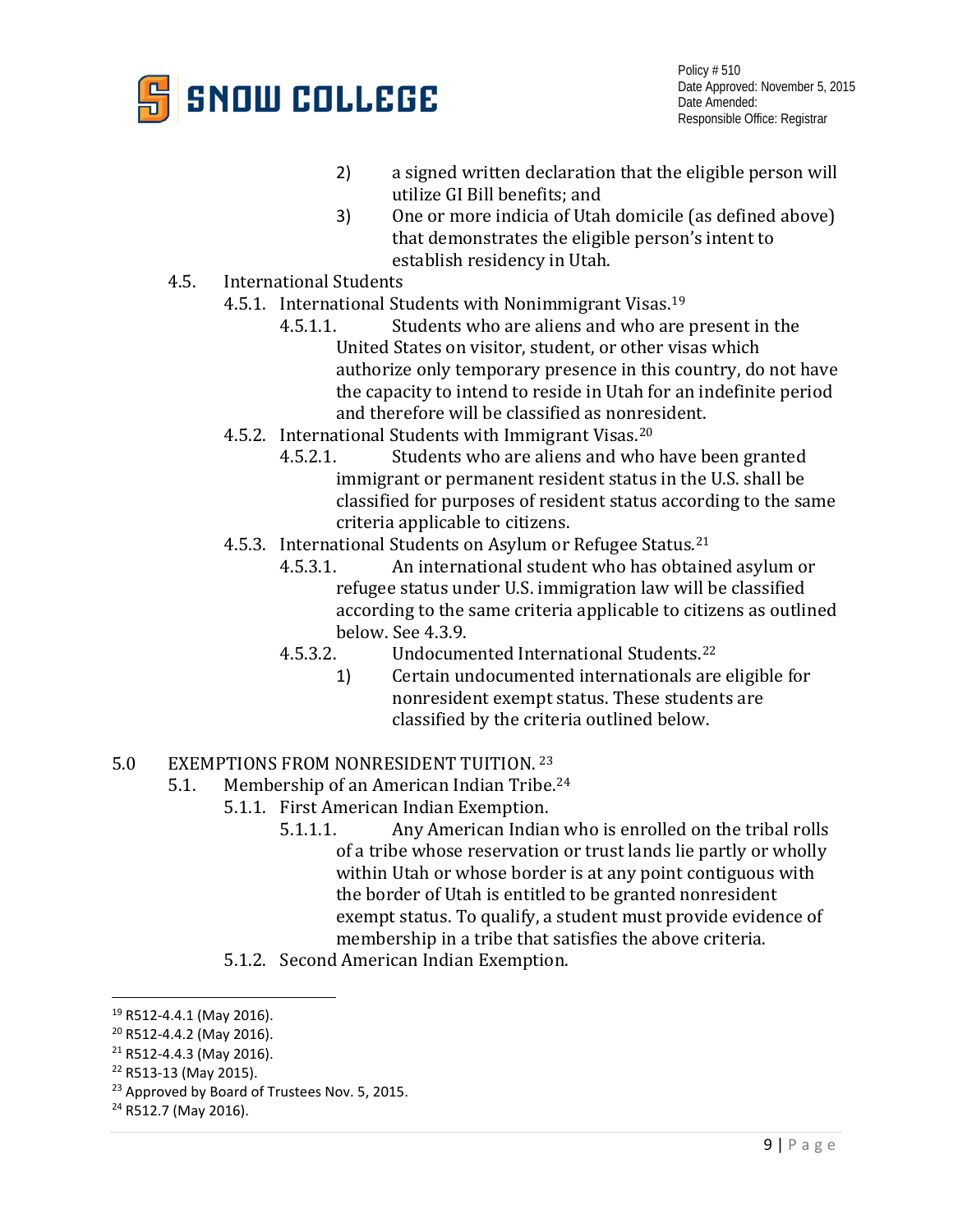

- 5.1.2.1. Any American Indian who is a member of a federally recognized or known Utah tribe and has graduated from a Utah high school is entitled to be granted nonresident exempt status. A list of recognized tribes is maintained by the Office of the Commissioner of Higher Education and distributed to all campus residency officers.
- 5.2. International Students on Asylum or Refugee Status.[25](#page-9-0)
	- 5.2.1. An international student who has obtained asylum or refugee status under U.S. immigration law shall be classified for purposes of resident status according to the same criteria applicable to citizens. To qualify for nonresident exempt status under this rule, applicants must provide the following:
		- A copy their INS I-94, which should include the following stamp or something similar to it: "Admitted as a Refugee Pursuant to Section 207 of the INA for an Indefinite Period of Time";
		- Written confirmation from an organization responsible for placement of refugees (e.g. Catholic Community Services of Utah) that the refugee has been assigned to be resettled in Utah; and
		- Documentary evidence of Utah domicile, which may include but is not limited to two indicia of Utah domicile (as defined above).
	- 5.2.2. Refugees placed in another state subsequently moved to Utah voluntarily, must provide:
		- A copy their INS I-94, which should include the following stamp or something similar to it: "Admitted as a Refugee Pursuant to Section 207 of the INA for an Indefinite Period of Time";
		- Indicia of Utah domicile (as defined above) that demonstrate the refugee's intent to establish domicile in Utah; and
		- Either
			- evidence that the refugee has maintained continuous Utah residency for one year, if the move was to attend a college or university in Utah; or
			- evidence that the motivation for the move to Utah was not to attend college or university.
- 5.3. Job Corps Student.[26](#page-9-1)

<span id="page-9-0"></span> $25$  R512-4.4.3 (May 2016); email from Courtney White to Micah N. Strait (April 16, 2015).

<span id="page-9-1"></span><sup>&</sup>lt;sup>26</sup> R512.8 (May 2016).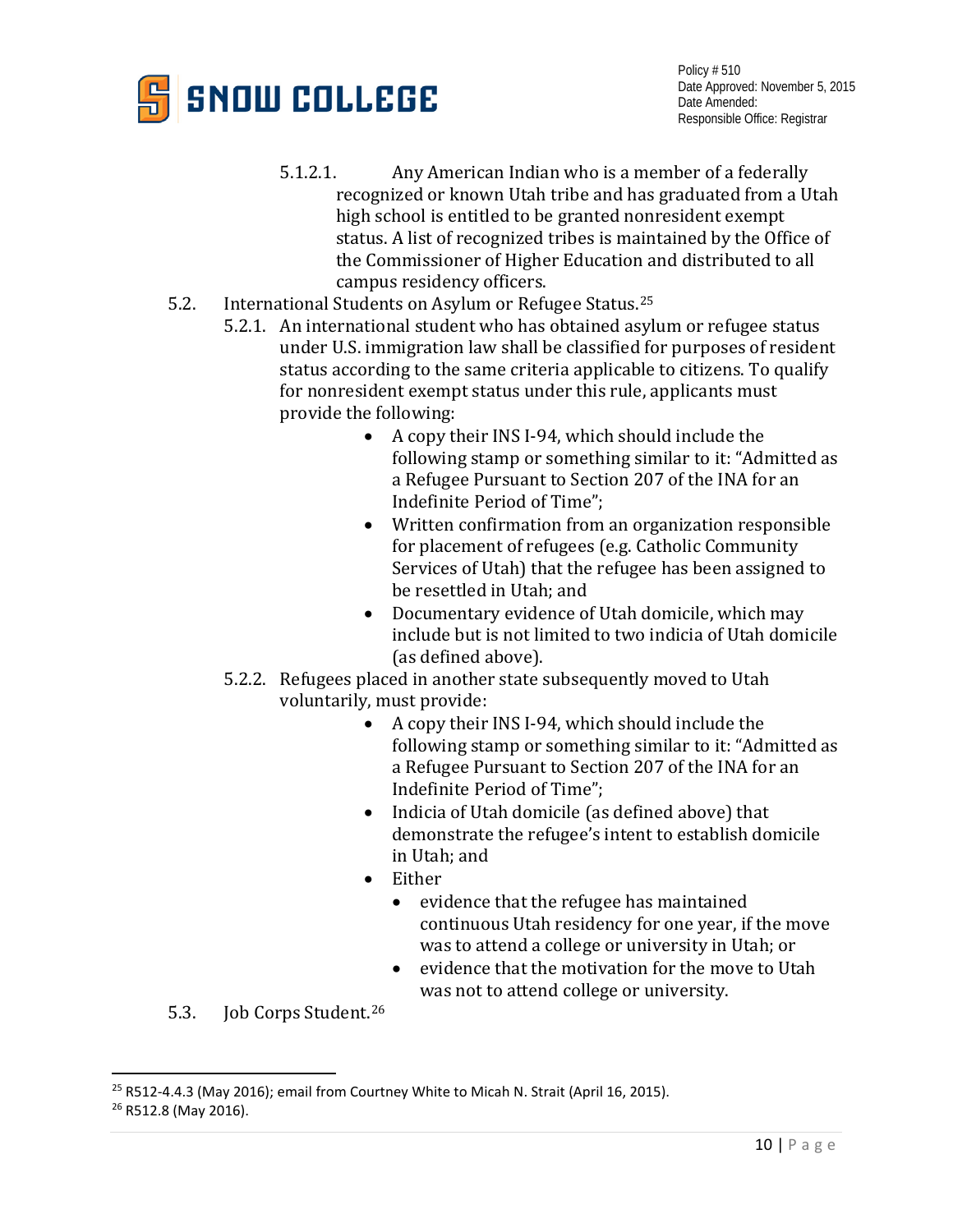

- 5.3.1. A Job Corps student is entitled to nonresident exempt status if the student:
	- 1. is admitted as a full-time, part-time, or summer school student in a program of study leading to a degree or certificate; and
	- 2. submits verification that the student is a current Job Corps student.
- 5.3.2. Upon termination of the student's Job Corps enrollment/participation, the student shall be subject to the same residency standards applicable to other persons under this policy. The time spent residing in Utah during the Job Corps enrollments will count towards the time period set forth in this policy for resident status.
- 5.4. Participation in Olympic Training Program.[27](#page-10-0)
	- 5.4.1. A student who is residing in Utah to participate in a United States Olympic athlete training program, at a facility in Utah, approved by the governing body for the athlete's Olympic sport, shall be immediately eligible for nonresident exempt status. The student shall certify his or her participation in the Olympic training program through a supporting letter from the United States Olympic Committee verifying eligibility.
	- 5.4.2. Upon the termination of the Student's participation in such training program, the student shall be subject to the same residency standards applicable to other persons under this policy. The time spent residing in Utah during the Olympic athlete training program in Utah counts toward the time period set forth in this policy.
- 5.5. State Social Services Benefits.[28](#page-10-1)
	- 5.5.1. A person who has been determined by a Utah governmental social or rehabilitation services agency to be a Utah resident for purposes of receiving state aid to attend a USHE institution is immediately eligible to apply for nonresident exempt status. The state aid must, at a minimum, cover the full cost of resident tuition. Upon the termination of such government agency support, the person is governed by the standards applicable to other persons. Any time spent residing in Utah during the time the individual received government aid shall count toward the applicable time required by this policy for establishing resident student status.

<span id="page-10-0"></span> <sup>27</sup> R512.9 (May 2016).

<span id="page-10-1"></span><sup>28</sup> R512-4.7 (May 2016).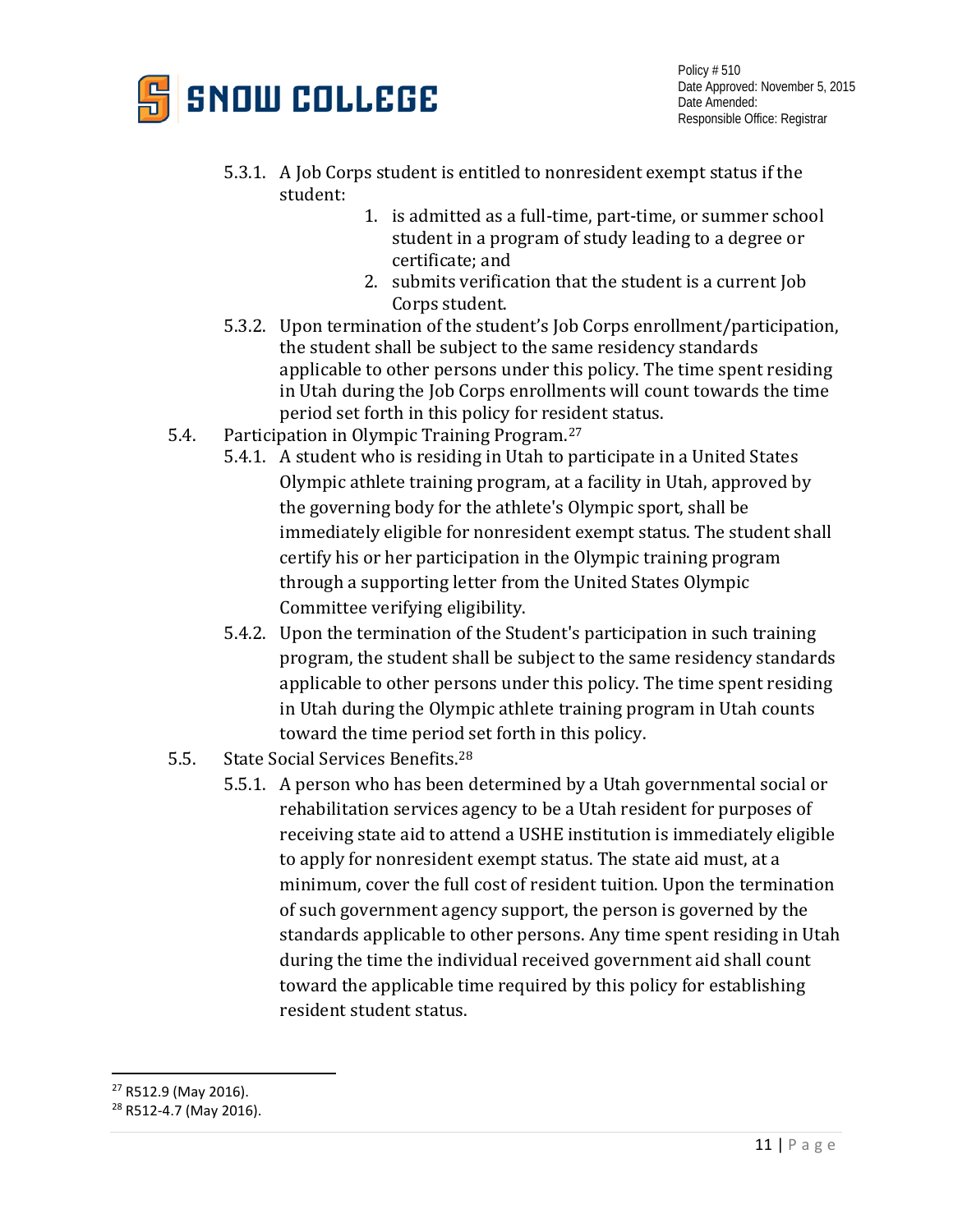

### 5.6. Undocumented International Students[.29](#page-11-0)

- 5.6.1. If allowed by federal law, a student, other than a nonimmigrant student within the meaning of paragraph (15) of subsection (a) of Section 1101 of Title 8 of the United State Code (see section on international students in this policy), shall be exempt from paying the nonresident portion of total tuition if the student:
	- 1. attended high school in this state for three or more years;
	- 2. graduated from a high school in this state or received the equivalent of a high school diploma in this state; and
	- 3. registers as an entering student at an institution of higher education not earlier than the fall of the 2002-03 academic year.
- 5.6.2. In addition to these requirements, the student must file an affidavit with Snow College stating that the student has filed an application to legalize his or her immigration status, or will file an application as soon as he or she is eligible to do so.

#### 6.0 RESIDENCY PROCEDURES

- 6.1. Initial Determination.[30](#page-11-1)
	- 6.1.1. The Admissions Office will make the initial determination on residency during the admissions process. The Admissions Office will classify an applicant as either resident or nonresident and may use any material associated with the admissions process for that determination. If there is any doubt, the Admissions Office classifies an applicant as nonresident.
- 6.2. College Initiated Reclassification.[31](#page-11-2)
	- 6.2.1. If a student is granted resident student or nonresident exempt status by Snow College or another USHE institution, Snow College may initiate a reclassification inquiry and in fact reclassify the student, based on any facts, errors, or changes in facts or status that would justify such an inquiry or reclassification. This can occur even if the error was on the part of Snow College or the other USHE institution.
- 6.3. Student Initiated Change in Status.
	- 6.3.1. Generally.[32](#page-11-3)

<span id="page-11-0"></span> <sup>29</sup> UT Code Anno. § 53B-8-106; R513-13 (May 2015).

<span id="page-11-1"></span><sup>30</sup> R512.4.10.2 (May 2016).

<span id="page-11-2"></span><sup>&</sup>lt;sup>31</sup> R512.4.9 (May 2016).

<span id="page-11-3"></span><sup>&</sup>lt;sup>32</sup> R512.4.10 (May 2016).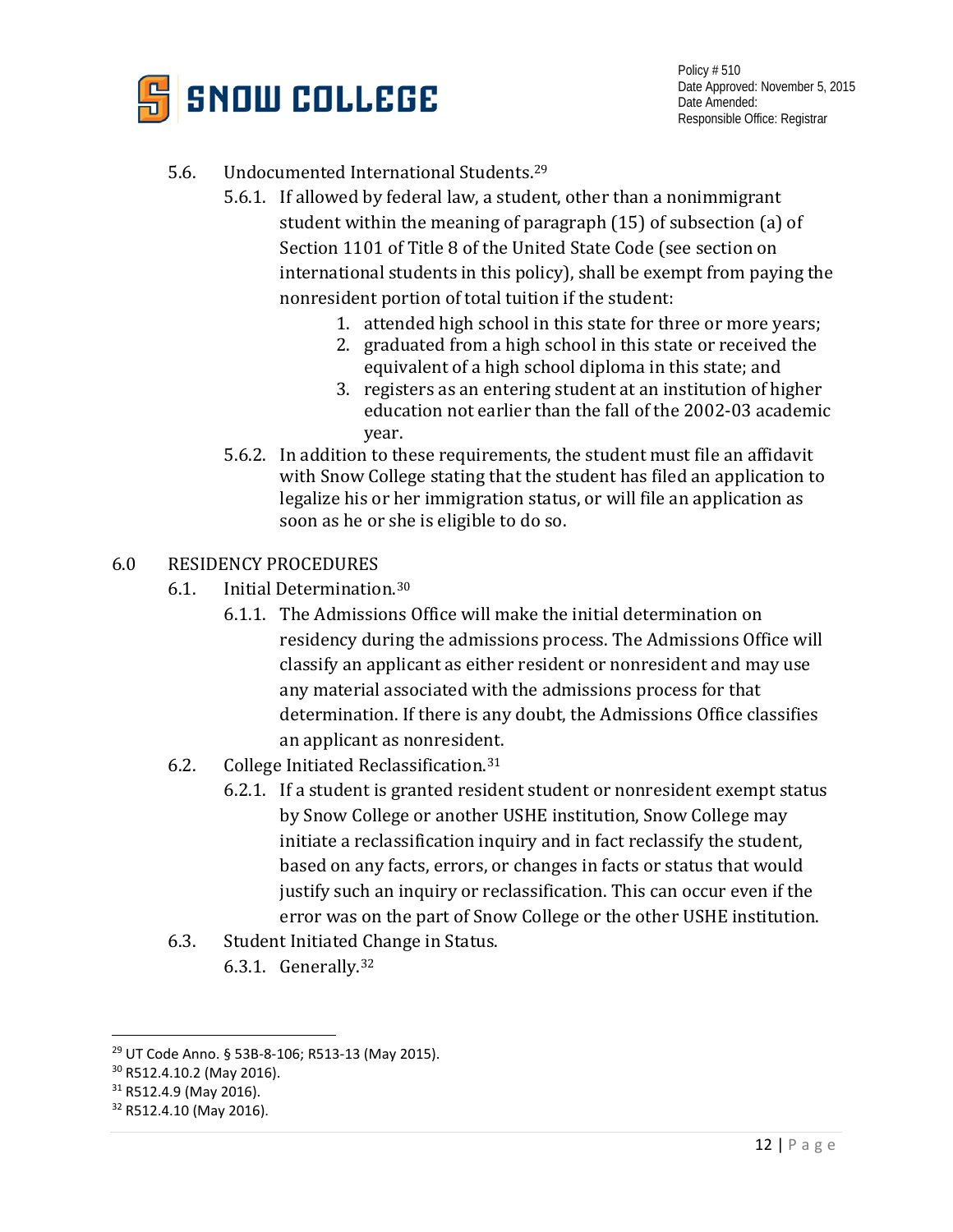

- 6.3.1.1. Only students can initiate appeals or applications for different residency statuses. Snow College is under no obligation to hear appeals or applications for residency status changes for individuals who are not students at Snow College.
- 6.3.1.2. Students initially classified as nonresidents shall retain that status until they are officially reclassified to resident student status or nonresident exempt status as a result of an application or appeal. To change residency status, a student must follow the applicable procedure outlined below. All forms relating to residency can be found online at [www.snow.edu/registrars/.](http://www.snow.edu/registrars/) All materials submitted with the appeal or residency application become part of the student's permanent record.
- 6.3.1.3. Students must submit all the required and supporting evidence with their application or appeal. Incomplete residency applications or appeals will be denied.
- 6.3.2. Appeal from Initial Determination.<br>6.3.2.1. A student may appeal
	- 6.3.2.1. A student may appeal the initial residency determination made by the Admissions Office by submitting an appeals form to the Registrar's Office. A student may appeal the Registrar's decision to the Vice President of Student Success. The Vice President of Student Success will base his or her decision on the evidence already in the record, i.e. the evidence from the admissions process and whatever evidence the student submitted to the Registrar for the appeal.
- 6.3.3. Application for Resident Student Status.
	- 6.3.3.1. After a student has met the criteria for resident student status, the student may submit an Application for Resident Student Status with the Registrar's Office. A student may also appeal the Registrar's determination under this option to the Vice President of Student Success. A student may submit additional evidence along with a letter stating why he or she feels the Registrar's decision was incorrect.
- 6.3.4. Application for Nonresident Exempt Status.
	- 6.3.4.1. A student may also apply for nonresident exempt status under one of the policies below by submitting an appropriate application with the Registrar's Office. A student may also appeal the determination under this option to the Vice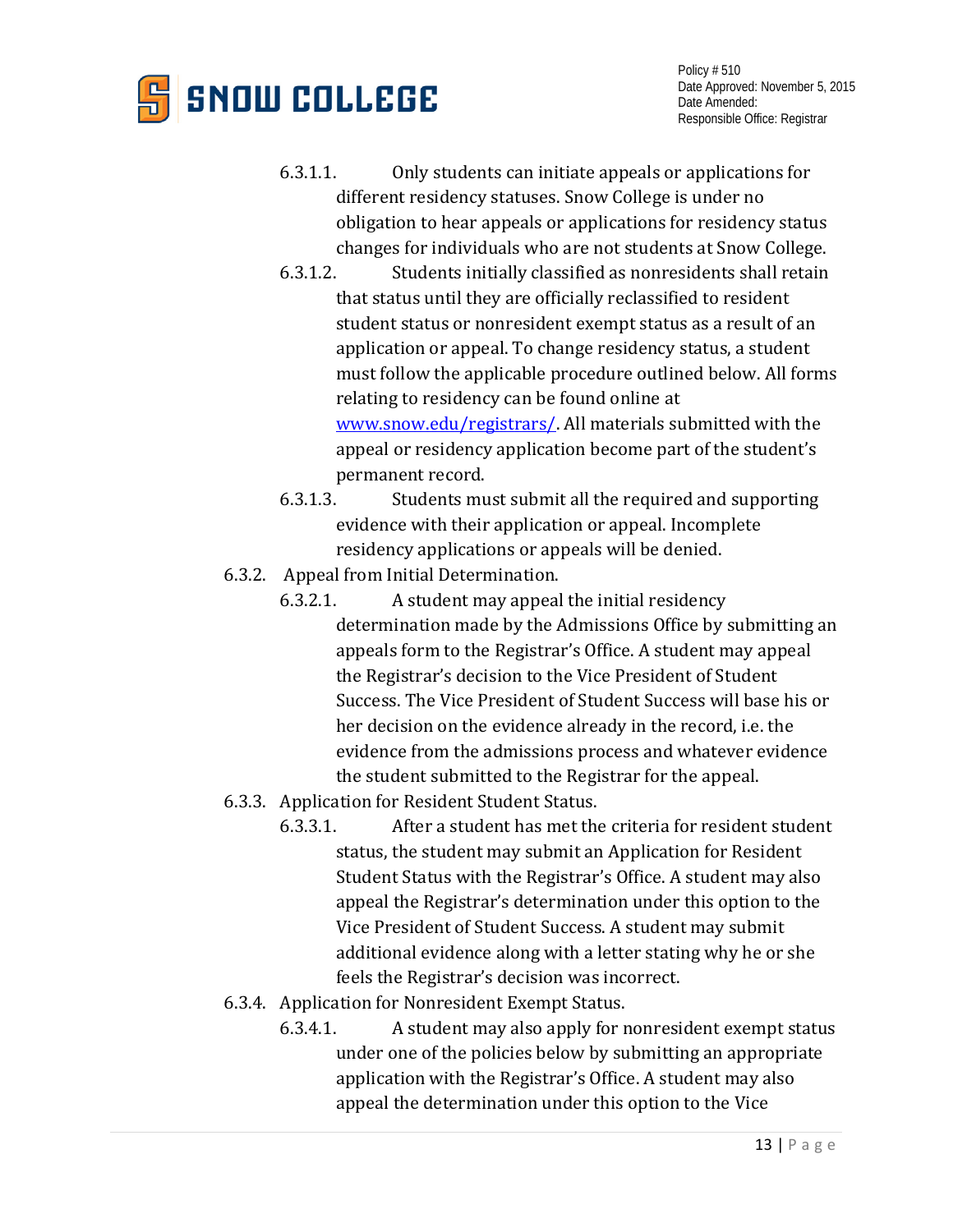

President of Student Success. A student may submit additional evidence along with the letter stating why he or she feels the Registrar's decision was incorrect.

- 6.3.5. Decision on the Application or Appeal.
	- 6.3.5.1. The Registrar shall make a determination on the application or appeal within one calendar week of receiving the appeal or application. If the Registrar denies the appeal or application, the Registrar shall provide the student with a written explanation for the decision. This written explanation also becomes part of the student's record.
- 6.4. Deadlines.[33](#page-13-0)
	- 6.4.1. Students must meet Snow College's residency application and appeal deadlines for each term. Snow College will not accept applications for reclassification or appeals from the initial determination, with supporting documentation, after the 21<sup>st</sup> calendar day of the semester for which the student seeks reclassification. Applications and appeals received after the 21st calendar day will be considered for the following semester.
	- 6.4.2. A student must appeal from the Registrar's decision within ten (10) calendar days from that decision. The ten-day deadline does not include the day the Registrar issues the decision.
- 6.5. Appeal Hearings for Reclassification Denial.[34](#page-13-1)
	- 6.5.1. The following process for appeals is for students denied resident student or nonresident exempt status.
	- 6.5.2. The Registrar's Office shall direct a student who wishes to appeal its decision to the appeals package available on the Registrar's webpage. The appeals package shall include:
		- 1. Instructions for the appeal;
		- 2. Sample letter of appeal; and
		- 3. Regent's policies pertaining to the determination of residency (R512).
	- 6.5.3. In order for the student's appeal to be heard, the student must write and submit a letter of appeal to the Vice President of Student Success by the deadline articulated above. Pursuant to Regents' policy, both the student and the Registrar are entitled to representation by

<span id="page-13-0"></span><sup>&</sup>lt;sup>33</sup> R512.4.10 (May 2016).

<span id="page-13-1"></span><sup>&</sup>lt;sup>34</sup> R512.4.10.5 (May 2016).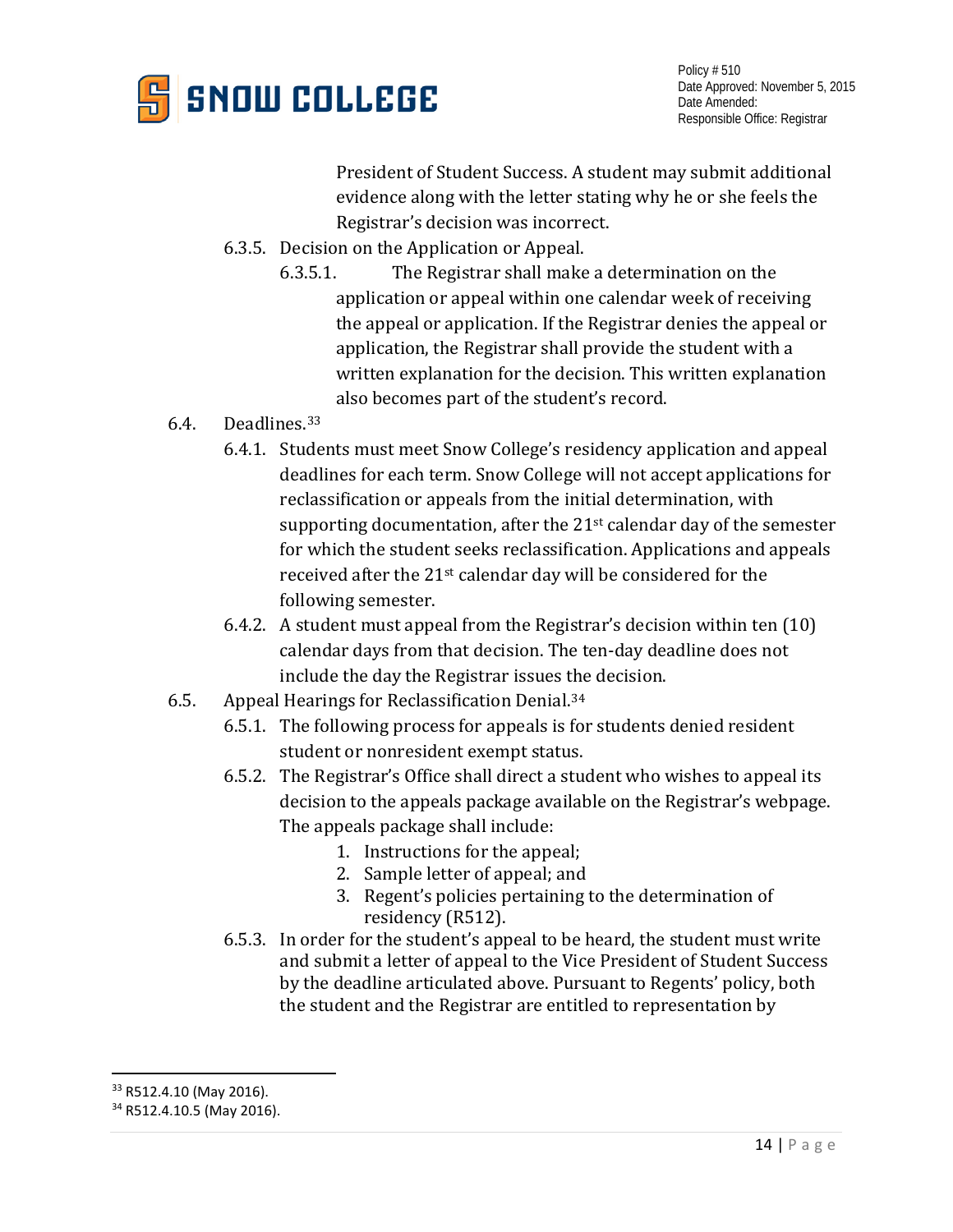

counsel.[35](#page-14-0) However, it is not required that formal rules of evidence be followed.[36](#page-14-1)

- 6.5.4. Oral and written evidence may be presented in this appeal. It is not required that a formal, written, verbatim record of the proceedings be kept, but a written summary of the significant assertions and findings of the hearing shall be prepared. The hearings officer shall provide [thi](#page-14-3)s summary along with the reasons for the decision made.[37](#page-14-2)
- 6.6. Refund.38
	- 6.6.1. A decision favorable to the applicant is retroactive and applies to the beginning of the academic period for which reclassification occurred. Thus, a student shall receive a refund of the nonresident portion of any tuition charges paid for that and subsequent academic periods.

# 7.0 EVIDENCE<br>7.1. Pen

- Penalties for Giving Incorrect or Misleading Information.<sup>[39](#page-14-4)</sup>
	- 7.1.1. A student who gives incorrect or misleading information to evade payment of nonresident fees shall be subject to serious disciplinary action and must also pay the applicable nonresident fees for each term previously attended.
- 7.2. Objective Evidence.
	- 7.2.1. Students applying for resident student or nonresident exempt status must submit as much objective evidence as possible. If the student is not able to provide an item defined as objective evidence, the student must provide an explanation of why they cannot provide the evidence.[40](#page-14-5)
- 7.3. Supplemental Evidence for Residency.[41](#page-14-6)
	- 7.3.1. In addition to the specific evidence required for the exemptions and exceptions articulated in this policy, a student may submit the following if applicable to the basis for the student's argument for reclassification:
		- A statement from the student describing employment and expected sources of support;
		- A statement from the student's employer;
		- Supporting statements from persons who might be familiar with the family situation;
		- Birth certificate;
		- Marriage certificate;

<span id="page-14-0"></span> <sup>35</sup> R512-4.10.5.4 (May 2016).

<span id="page-14-1"></span><sup>36</sup> R512-4.10.5.6 (May 2016).

<span id="page-14-2"></span><sup>37</sup> R512-4.10.5.5, 7 (May 2016).

<span id="page-14-3"></span><sup>38</sup> R512.4.10.4 (May 2016).

<span id="page-14-4"></span><sup>&</sup>lt;sup>39</sup> R512.4.12 (May 2016).

<span id="page-14-5"></span><sup>40</sup> R512-5.2 (May 2016).

<span id="page-14-6"></span><sup>41</sup> R512.4.6 (May 2016).